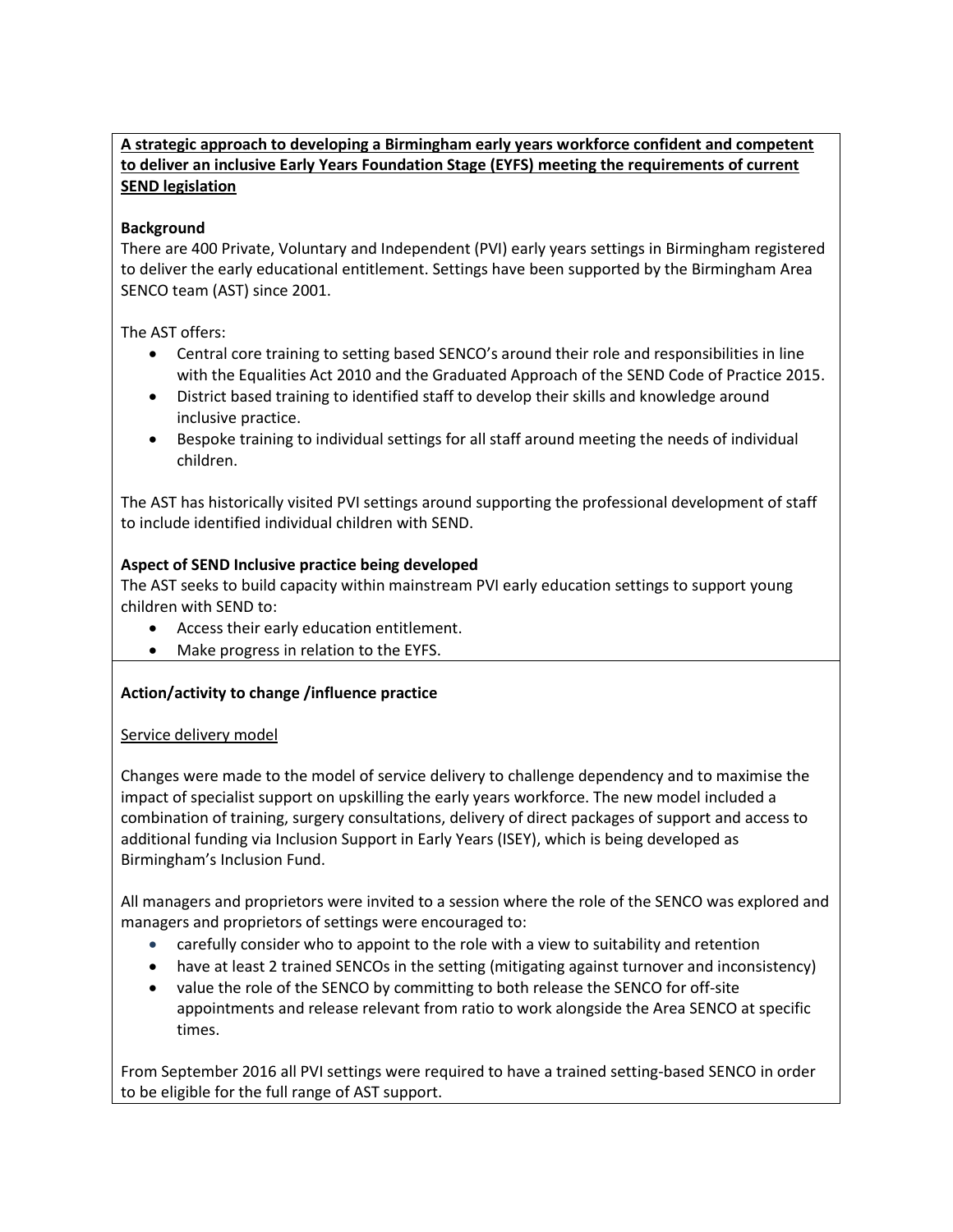#### Delivery of training

The team increased the number of courses delivered and offered these free of charge until the end of the financial year. Feedback from PVI owners and managers identified difficulties releasing staff during term time. Thereafter core courses were offered during school holidays as well as school term time and these have consistently been full.

From April 2017 a small charge was introduced for training. Feedback suggests mangers/owners now more carefully consider how to retain staff once investing in training for the SENCO role. The premise for the core training requirement is that staff will have the basis of knowledge and skills required to then implement any further support and advice given more directly through consultation, packages of support and additional funding.

### Surgery sessions

The AST Introduced weekly surgery sessions in the 10 districts of the city to enable the settings to access local, timely support from the Area SENCO with knowledge of that district. Setting SENCOs are required to attend a surgery session for all support which does not require a child to be observed. There is an expectation that they will bring all relevant records to evidence what has been implemented to date.

68% of settings accessed one or more surgery session in the first year of delivery 2016/17 (475 appointments) and by December 2017, 173 settings had accessed one or more surgery sessions (190 appointments).

Attendance at surgery sessions provides the opportunity for Area SENCOs to identify with the SENCO the need for any whole staff training and the need for any of the direct packages of support developed by the team.

Packages of support

 Packages of support involve setting staff being released to work directly with the Area SENCO team. The package might include Area SENCO support to make an assessment of need, identify outcomes with parents, develop the child's story and individual plan, implement appropriate strategies by modelling, monitor and review progress, make referrals, work in partnership with other agencies and plan for transition. Staff are required to evaluate their practice before and after Area SENCO involvement and required to take increasing responsibility for coordinating support for the child. Following a package of support, future allocation of support would take account of the staff development achieved through previous packages with an expectation that settings become increasingly independent.

#### **Impact**

- Increase from 78% of settings with trained SENCO in July 2016 to 95% in July 2017 and 96% in December 2017.
- Surgery evaluations indicate 100% agreement that attendance at a surgery had a positive impact on staff practice. Individual support allowed SENCOs to ask questions, rehearse skills and complete tasks related to their own setting or a particular child thus extending theory gained during a training course into practice in a meaningful context. One setting stated that an OFSTED inspector was very impressed with the SENCO's knowledge and the quality of the